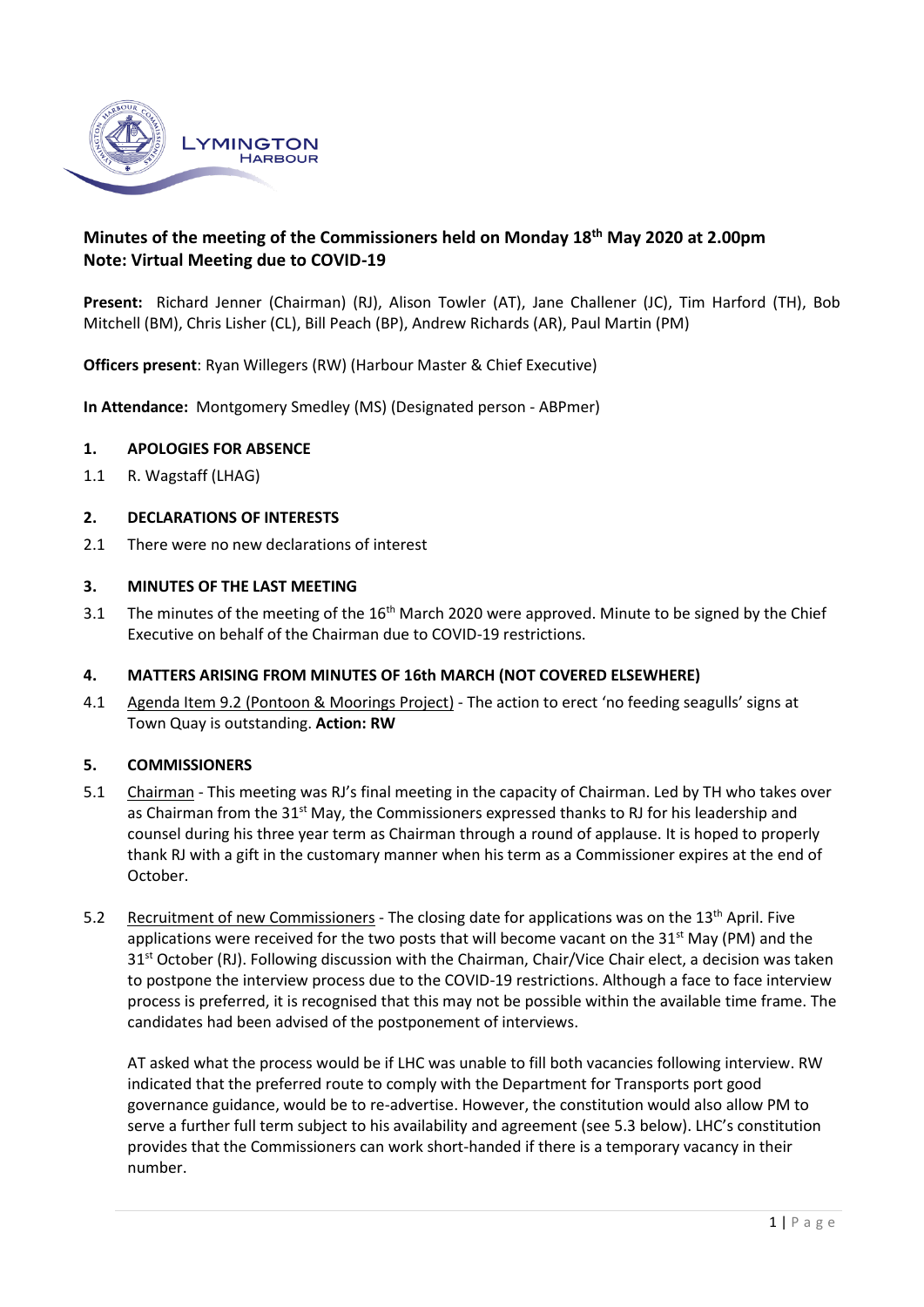5.3 Temporary Vacancy – RW reported that in view of the delay to the recruitment process, following discussion with the Chairman, and Chair/Vice Chair elect, it was felt prudent to ask PM if he was prepared to extend his stay as a Commissioner until the 1st November. PM agreed, subject to the support of the Commissioners. **It was proposed to co-opt PM as Commissioner for the period 1st June 2020 to 31st October 2020. Proposed: TH Seconded: AT Vote: All in Favour**

### **6. LYMINGTON HARBOUR ADVISORY GROUP**

6.1 RW reported that in view of COVID-19, LHAG have postponed their meeting scheduled for the 19<sup>th</sup> May to the 22<sup>nd</sup> September, 2020.

### **7. TREASURERS REPORT**

7.1 RW asked if there were any questions on the Treasurers report covering casual income performance in March and April 2020 and the Income and Expenditure Account for FY 2019/20. No questions arose.

RW noted that the fall in casual income in March and April was due to the effects of the COVID-19 lockdown restrictions.

### **8. SAFETY & PMSC**

8.1 PMSC Compliance Audit - Mr Montgomery Smedley (ABPmer), who is appointed by LHC as Designated Person, has completed the annual audit to verify that LHC's Safety Management System (SMS) is working effectively and is compliant with the provisions of the Port Marine Safety Code (PMSC). He presented his findings to the Commissioners. In summary, Mr Smedley concluded that (1) LHC's safety management system complied with the provisions of the PMSC over the previous twelve months; and (2) No non conformities were identified.

The report raised a number of observations where improvements or clarifications to the SMS might be made, and RW confirmed that where these had not already been addressed in the Marine Safety Management Plan (MSMP), they will be the subject of further consideration. As part of LHC's formal annual review of its SMS, the MSMP has been updated. **It was proposed to formally minute the outcome of the audit and to adopt the updated Marine Safety Management Plan (v13 dated 18/05/2020). Proposed: CL Seconded: AT Vote: All in favour**

8.2 Pilotage - LHC is a Competent Harbour Authority (CHA) within the meaning of Pilotage Act 1987. Under sections 2(1) and 2(2) of the Act, CHAs are required to keep under consideration whether any and, if so, what pilotage services need to be provided to secure the safety of ships navigating in, or in the approaches to, its harbour and, whether, in the interests of safety, pilotage should be compulsory for ships navigating in any part of that harbour or its approaches.

LHC's pilotage policy provides that the need for pilotage will be reviewed every 5 years unless there is a material change to assessed navigation risk. The anniversary date for review is May 2020. RW had conducted the review which had been documented and circulated to Commissioners. RW drew attention to his recommendations that: -

- LHC continues to declare Lymington Harbour Limits as a non Pilotage Area; and
- That LHC review this decision in five years (May 2025) unless circumstances dictate an earlier review is required.

# **It was proposed to accept the above recommendations. Proposed: PM Seconded: AT Vote: All in Favour**

8.3 Aids to Navigation (AtoN) Inspection - Due to COVID-19, Trinity House cancelled their inspection of AtoN that was scheduled for the 23rd March.